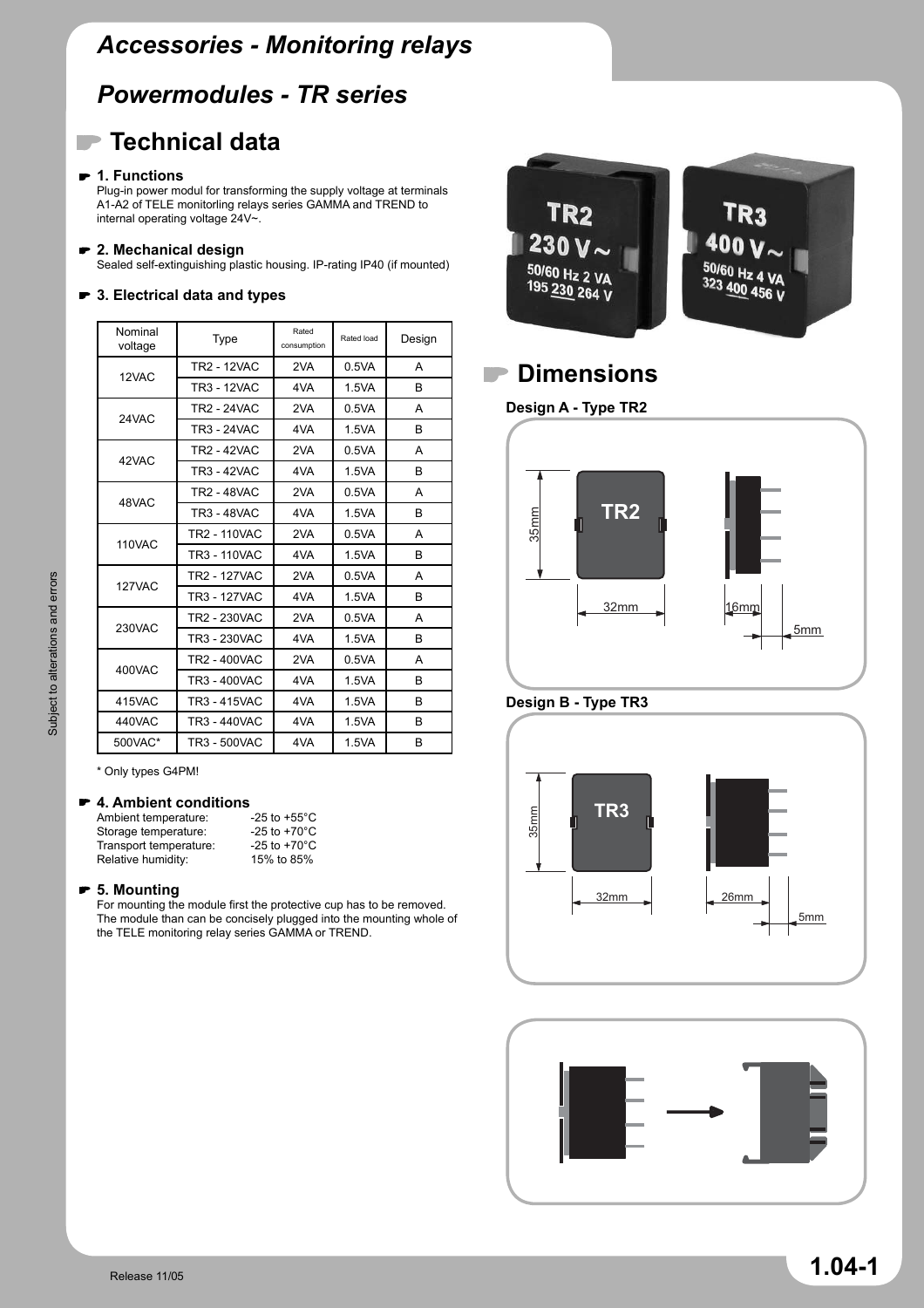## *Probes - SK series*

## **Technical data**

#### **1. Functions**

Probe for monitoring level of conductive liquids.

#### **2. Mechanical design**

Stainless steel probe, PVC covered, IP rating IP44

#### **3. Electrical data** Measuring voltage: max. 24VAC

#### **4. Ambient conditions**

| Ambient temperature:                |                         |
|-------------------------------------|-------------------------|
| SK <sub>1</sub>                     | 0 to $+60^{\circ}$ C    |
| SK <sub>2</sub> and SK <sub>3</sub> | 0 to $+90^{\circ}$ C    |
| Storage temperature:                | -25 to $+90^{\circ}$ C  |
| Transport temperature:              | -25 to +90 $^{\circ}$ C |
| Relative humidity:                  | 15% to 85%              |

#### **5. Mounting**

**Type SK1:**

The SK1 is designed for being duck completely under water. It is fixed at the cable end and fixed at the depending level.

#### **Type SK2 and SK3:**

The SK2 and SK3 can be mounted on a mounting plate or directly into the top cover of the tank. The connection box has to be installed in a way that it is never covered by liquids.

## **Dimensions**

# **Dimension A - Typ SK1** 21mm  $\Box$ ca.140mm ca.140mm 16mm

# **Dimension B - Typ SK2 Mounting example SK1 Dimension B - Typ SK3**





## **6. Probe types**

| ------------                |                 |                |  |  |  |
|-----------------------------|-----------------|----------------|--|--|--|
|                             | 2 probes (SK2)  | 3 probes (SK3) |  |  |  |
| Length 500mm                | SK2 - 500       | SK3 - 500      |  |  |  |
| Length 1000mm               | SK2 - 1000 a.A. | SK3 - 1000     |  |  |  |
| Other dimensions on request |                 |                |  |  |  |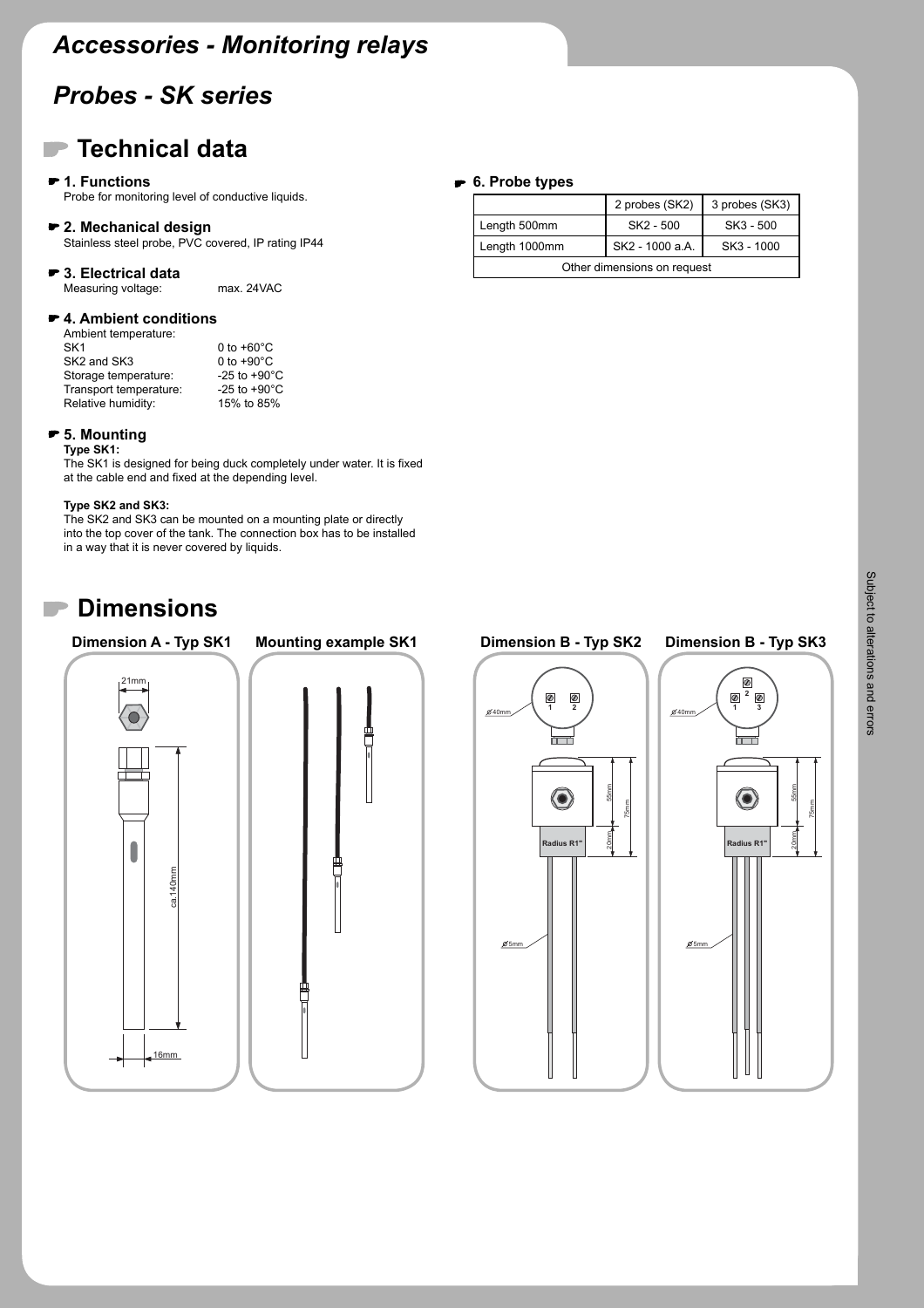## *Base load component GLE*

## **Technical data**

#### **1. Functions**

Base load element for TELE mains decoupler.

The base load element is connected in parallel to electronic loads to ensure that the mains decoupler can detect the switching on of the depending circuit. After the decoupler has reconnected the circuit to the supplying power network, the base load element warms up and changes from low-impendance to high-impedance (PTC-resistor).

#### **2. Mechanical design**

Silicone covered PTC-resistor with connection wires for built-in applications.

#### **3. Elektrische Daten and Gerätetypen** PTC-resistor

Resistance (20°C): approx. 3.7kΩ Resistance (nominal temperature): approx. 12kΩ Nominal temperature at 230VAC: approx. 70°C (20°C ambient temperature):

#### **4. Ambient conditions**

| Ambient temperature:   | -25 to +55 $^{\circ}$ C |
|------------------------|-------------------------|
| Storage temperature:   | -25 to +70 $^{\circ}$ C |
| Transport temperature: | -25 to +70 $^{\circ}$ C |
| Relative humidity:     | 15% to 85%              |

#### **5. Mounting**

The base load element has to be connected in parallel to the load .

## **Connections**



## *Mounting plate MP*

## **Technical data**

#### **1. Functions**

Mounting plate for fixing TELE devices on a mounting plate or wall.

#### **2. Mechanical design**

Self-extinguishing plastic, three drillholes diameter 4mm.